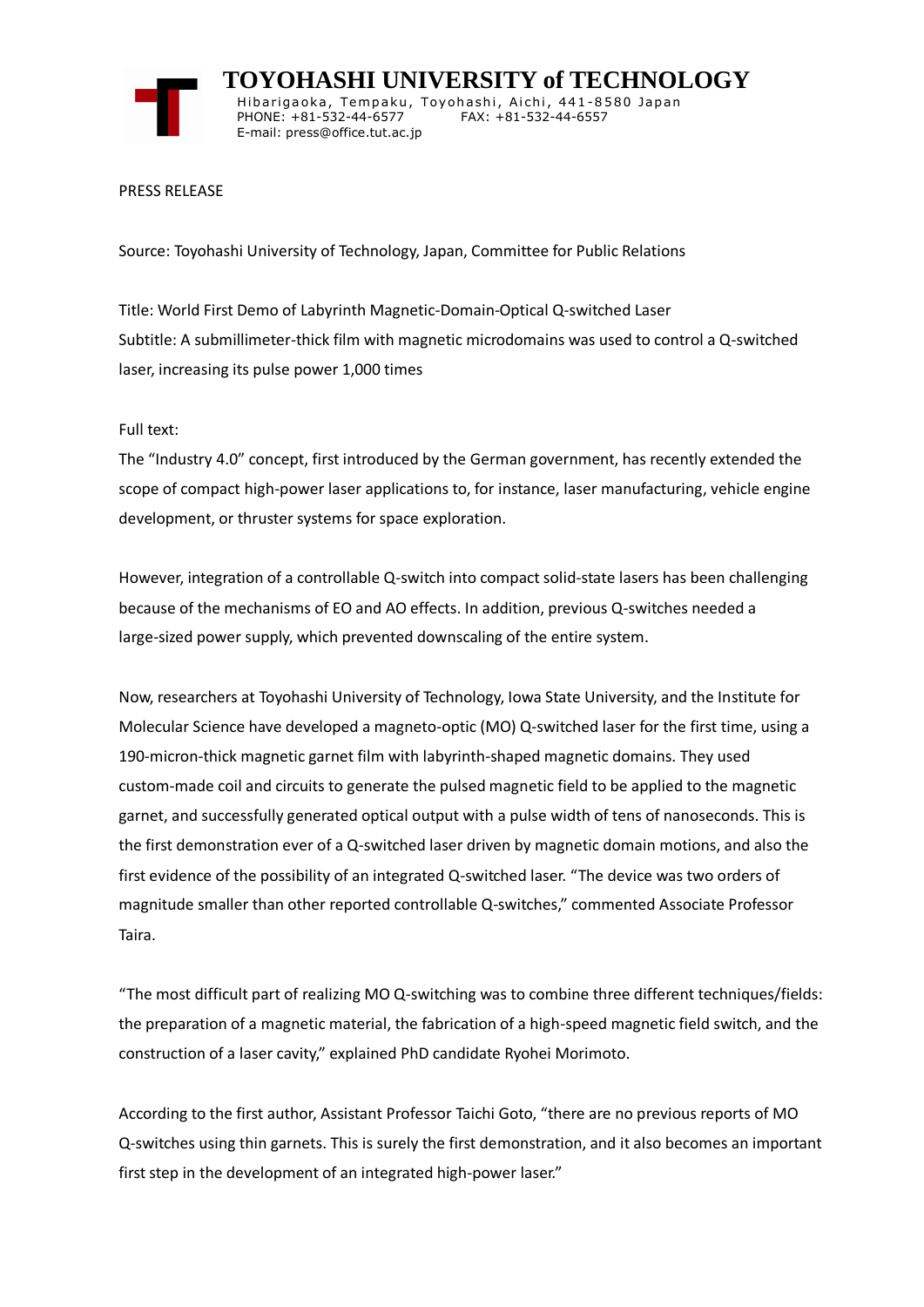

 **TOYOHASHI UNIVERSITY of TECHNOLOGY** Hibarigaoka, Tempaku, Toyohashi, Aichi, 441-8580 Japan PHONE: +81-532-44-6577 FAX: +81-532-44-6557 E-mail: press@office.tut.ac.jp

"We enjoy our collaboration and learn from each other," said Professor Mina Mani. "We further hope not only to advance research and create and pursue new challenges, but also to use science and technology to make a better world for all."

In addition, the researchers found a unique biasing technique that uses magnetism to decrease the electric power needed for Q-switching. When a ring-shaped permanent magnet was placed close to the magnetic garnet, they were able to generate the same optical pulse in the MO Q-switched laser using seven times less electric power. This result showed that this Q-switch does not need a large power supply for operation, meaning that drastic downscaling can be expected. The research team would like their future studies to be useful for laser users all around the world and to help in the establishment of new industries.

## Funding agencies:

We acknowledge support from the following institutions:

- Japan Society for the Promotion of Science (JSPS) KAKENHI Nos. 26706009, 26600043, 26220902, 25820124, and 15H02240.
- Japan Science and Technology Agency (JST) Promoting individual research to nurture the seeds of future innovation and organizing unique, innovative network (PRESTO).

## Reference:

T. Goto, R. Morimoto, J. W. Pritchard, M. Mina, H. Takagi, Y. Nakamura, P. B. Lim, T. Taira, and M. Inoue, (2016)."Magneto-optical Q-switching using magnetic garnet film with micromagnetic domains," Opt. Express, 24, (16), 17635-17643. DOI: 10.1364/OE.24.017635.

Further information

Toyohashi University of Technology

1-1 Hibarigaoka, Tempaku, Toyohashi, Aichi Prefecture, 441-8580, JAPAN

Inquiries: Committee for Public Relations

E-mail: press@office.tut.ac.jp

Toyohashi University of Technology founded in 1976 as a National University of Japan is a research institute in the fields of mechanical engineering, advanced electronics, information sciences, life sciences, and architecture.

Website[: http://www.tut.ac.jp/english/](https://www.tut.ac.jp/english/)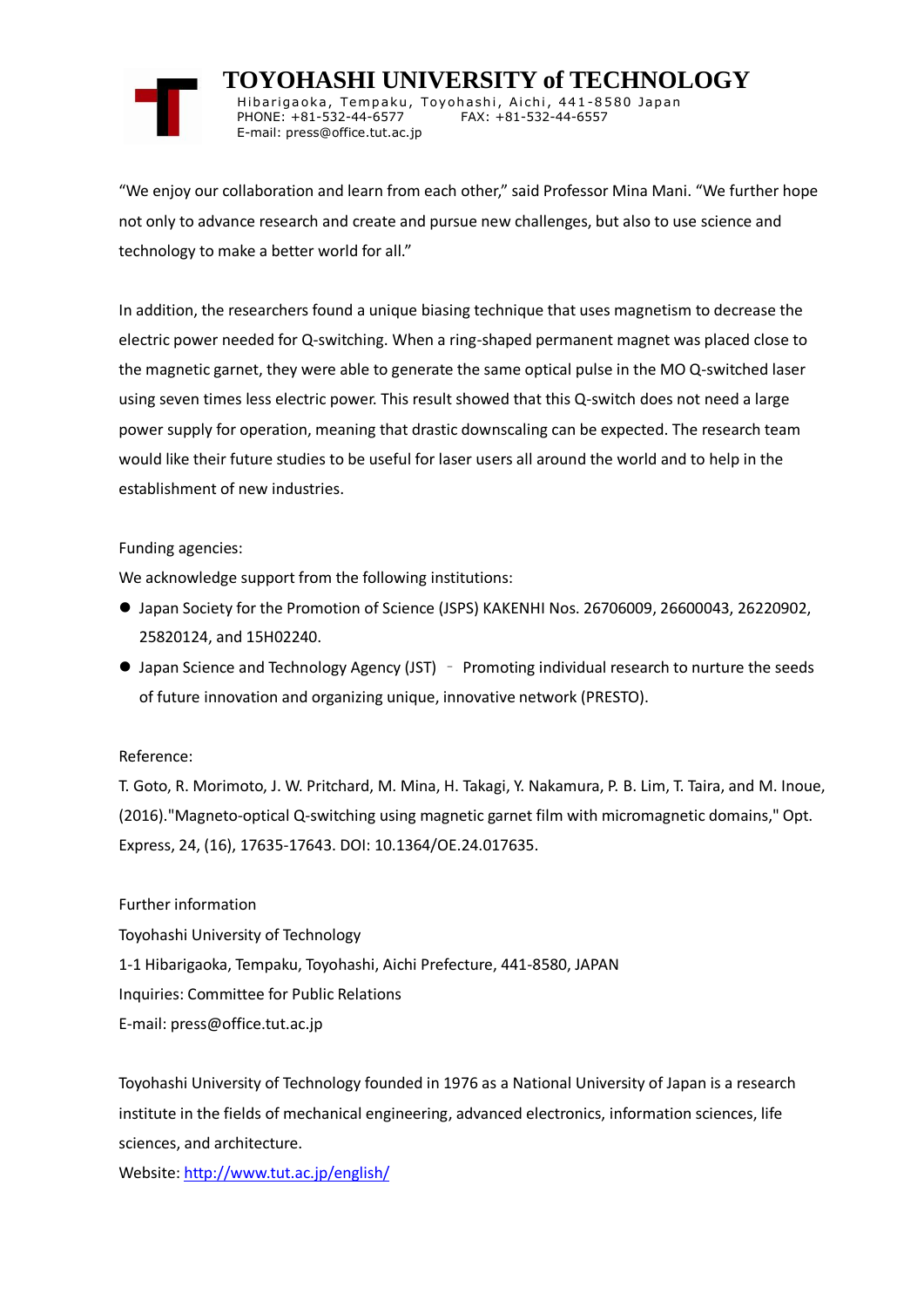

 **TOYOHASHI UNIVERSITY of TECHNOLOGY**

Hibarigaoka, Tempaku, Toyohashi, Aichi, 441-8580 Japan PHONE: +81-532-44-6577 FAX: +81-532-44-6557 E-mail: press@office.tut.ac.jp

Figure 1:



Caption: A pulsed output with a power of dozens of watts and a pulse width of 40 ns was obtained through an MO Q-switched laser controlled by labyrinth-shaped magnetic domains.



Caption: Labyrinth-shaped magnetic domains in the magnetic film can be erased by applying a magnetic field, drastically and quickly changing the peak power output of the laser.